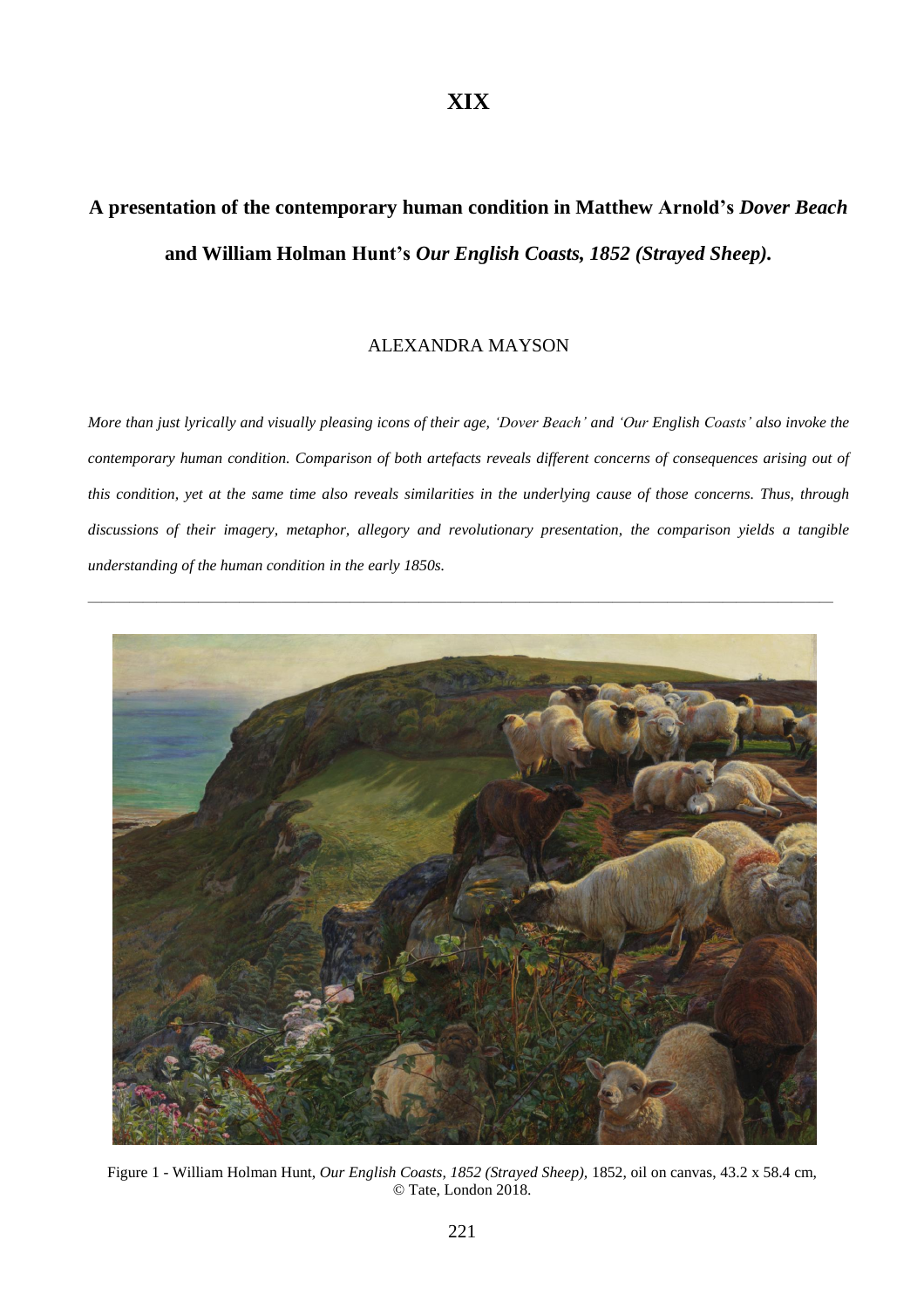oth *Dover Beach* (written circa 1851, published 1867, see Appendix) and *Our English fffffffffffffffffCoasts, 1852 (Strayed Sheep)* (Figure 1) (hereafter referred to as *Our English Coasts*) are a product of their time. Borne out of a febrile political environment of which both Hunt and Arnold had a product of their time. Borne out of a febrile political environment of which both Hunt and Arnold had some first-hand experience, a political reading of both the poem and the painting is entirely pertinent. What a comparison of both elucidates, however, is something of the human condition of the early 1850s. Religious readings of both underscore the contemporary importance given to the need to save man's soul. With both religion and politics acting on man as much as the other, an important connection is created between the religious and political readings of both artefacts. Coupled with the Victorian reliance on the past portrayed in a contemporary manner and a revolutionary approach to colour and composition, both *Dover Beach* and *Our English Coasts* reveal each other to be similarly subtle in their communication with the reader/viewer. Thus, by demanding consideration of the deeper meanings of the imagery in each, the human condition is represented not just through surface depictions of sheep, cliffs and the sea, but in acknowledging that there are also tensions bubbling just beneath that surface.

The political situation in continental Europe in the late-1840s was fractious. For example, as Antony Harrison points out, in 1848 revolutions were seen in Sicily in January, Paris in February and Germany and Italy in March. March 1848, moreover, saw the fall of the Austrian chancellor, Clemens Metternich. Aftershocks were then felt throughout the rest of that year and into 1849 with Italy resenting its Austrian occupiers, Germany hostile to Poland and disputing provinces with Austria and Prussia, and Russia looking to war with Europe, in order to defend its hold on Poland, and separately with Turkey. England was also experiencing disrupted social and political change. In England, the 1840s, known as the 'hungry forties', fuelled the rise of the 'Condition of England' novel such as Benjamin Disraeli's *Sybil* (1845), Charles Kingsley's *Yeast* (1848) and *Alton Locke: Tailor and Poet* (1850), and Elizabeth Gaskell's *Mary Barton: A Tale of Manchester Life* (1848).<sup>1</sup> Upper and middle classes feared working-class insurrection: the long shadow of the French Revolution cast 60 years earlier - arguably perpetuated by the more recent memory of the Napoleonic wars at the turn of the century, the current threat of Napoleon III and other, current, continental political upheaval - was still lingering.<sup>2</sup> Further, Chartism, now on the cusp of disappearing, had been a genuine mouthpiece for politicised working classes in its prime in the late 1830s and early 1840s.<sup>3</sup> Harrison states that Matthew

<sup>1</sup> See Antony Harrison, *The Cultural Production of Matthew Arnold* (Athens, Ohio: Ohio University Press, c. 2009), pp.13-14.

<sup>2</sup> On the long shadow cast by the French Revolution, see Angus Hawkins, *Victorian Political Culture: Habits of Heart and Mind* (Oxford: Oxford University Press, 2015), pp.224-5.

<sup>3</sup> On the rise and fall of Chartism, see Angus Hawkins, *Victorian Political Culture: Habits of Heart and Mind* (Oxford: Oxford University Press, 2015), pp.141-6.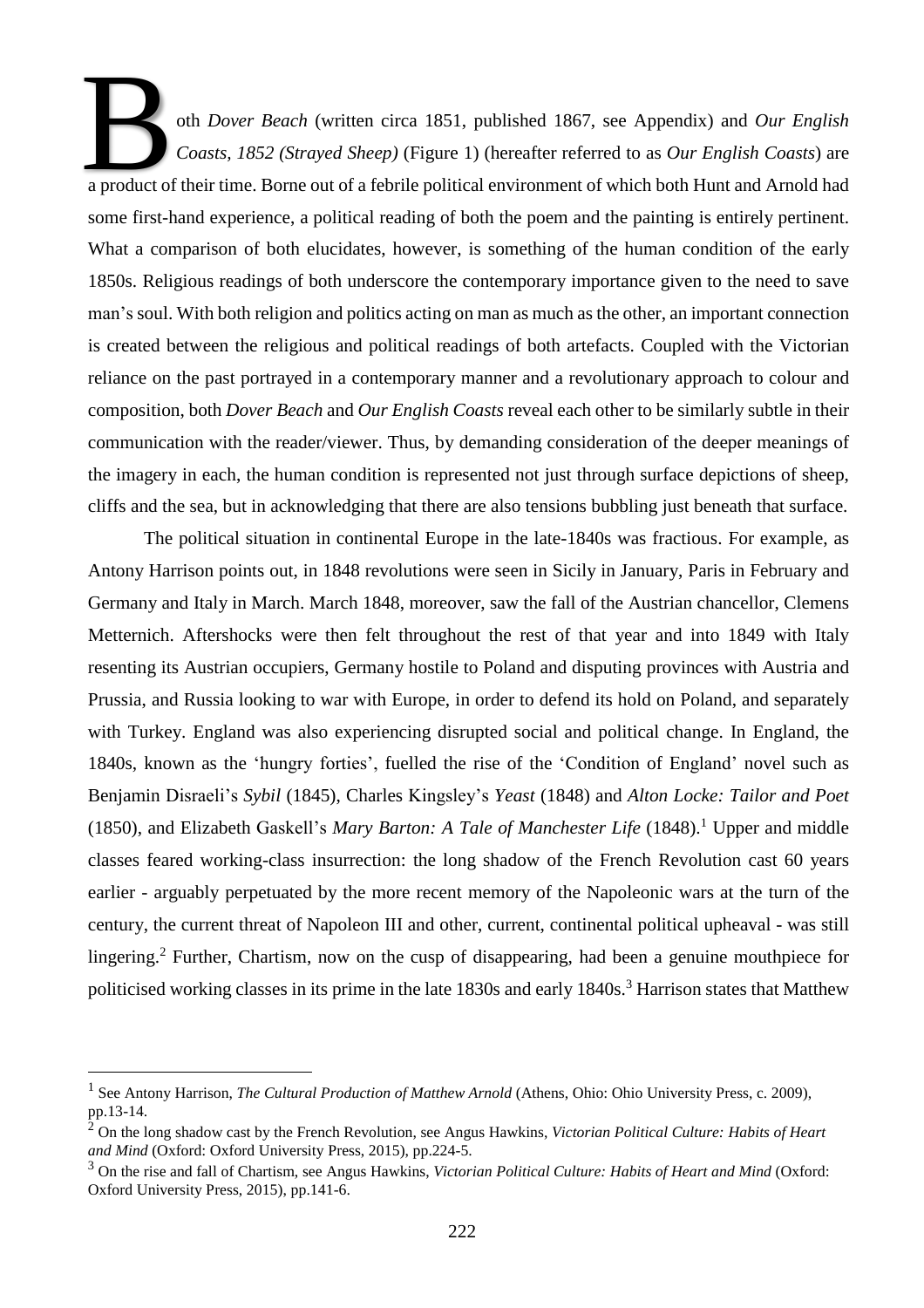Arnold visited the continent in the autumn of 1848 and returned in the spring of 1849, aged 26.<sup>4</sup> Jan Marsh also states that William Holman Hunt was at a Chartist rally in 1848, aged 21, with John Everett Millais.<sup>5</sup> Being first-hand witness to this political and social fracture at such a young age situates both *Dover Beach* (as Harrison suggests<sup>6</sup>) and *Our English Coasts* as being influenced by the political and social pressures to which Europeans were subject at this politically unstable time.

It has long been suggested that Britain adopted the sea as part of its identity given its victorious naval history, bolstering its perceived status as a powerful island safe from foreign, military interference.<sup>7</sup> This positions Arnold's 'Glimmering and vast' (l. 5) cliffs of England standing strong after the light on the French coast 'Gleams and is gone' (l. 4) as a part of that construction of identity: the extinguishing light of France is easily understood as a political metaphor, as much as a literal description of the lights going out at night when seen from the Kent coast. On a political reading of *Our English Coasts*, such as taken by F. G. Stephens in 1852 - 'a satire on the defenceless state of the country against foreign invasion<sup>,8</sup> - the undefended cliffs articulate a thinly-veiled fear of continental political aggrandisement. This conflicts with the more traditional view of English indefatigability adopted by Arnold. Yet it is suggested that this reading of *Our English Coasts* is a pertinent one in light of Hunt's presence at that Chartist rally: it is a presence that indicates a possible ability to see England as less than entirely heroic. Indeed, as 'J.B' in the Tate Gallery's *The Pre-Raphaelites* points out, some of Hunt's letters in 1852 contain evidence of awareness of the fear of Napoleonic invasion, notably in his description of the Militia Bill that was being keenly debated in Parliament in the early summer of 1852:

[The Militia Bill] proposed voluntary enlistment, 'in case of need, to be embodied for the defence of our coasts in aid of the regular army […] It is denied by military men that these militia regiments will ever be properly qualified to cope with such troops as we may expect an invading force to be composed of' (*The Times*, 26 May 1852).<sup>9</sup>

 $<sup>4</sup>$  Harrison, pp.13-14.</sup>

<sup>5</sup> Jan Marsh, *The Pre-Raphaelites: Their Lives in Letters and Diaries* (London: Collins & Brown, 1996), p.11.

<sup>6</sup> Harrison states that aspects of the continental political upheaval of the late 1840s to which Arnold 'was witness (if not eyewitness) […] constitute the political subtexts of both "Dover Beach" and "Revolutions" [another of Arnold's poems, not for discussion in this essay]'. Harrison, p.14.

<sup>7</sup> For example, see Cynthia Behrman, *Victorian Myths of the Sea* (Athens, Ohio: Ohio University Press, c. 1977). However, as the poem deals with Dover, and as the painting was mostly painted in Fairlight near Hastings, East Sussex (for example, see Tim Barringer, Jason Rosenfeld, Alison Smith (with contributions by Elizabeth Prettejohn and Diane Waggoner), *Pre-Raphaelites: Victorian Avant-Garde* (London: Tate Publishing, 2012), p. 99), the remainder of this essay will use the adjective 'English', rather than 'British'. The evils of doing so are not for this essay.

<sup>8</sup> F. G. Stephens quoted in Tim Barringer, *Reading the Pre-Raphaelites* (New Haven, Conn.; London: Yale University Press, 2012), p.66.

<sup>9</sup> Tate Gallery, *The Pre-Raphaelites* (London: Tate Gallery; Penguin Books, 1984), pp.107-108.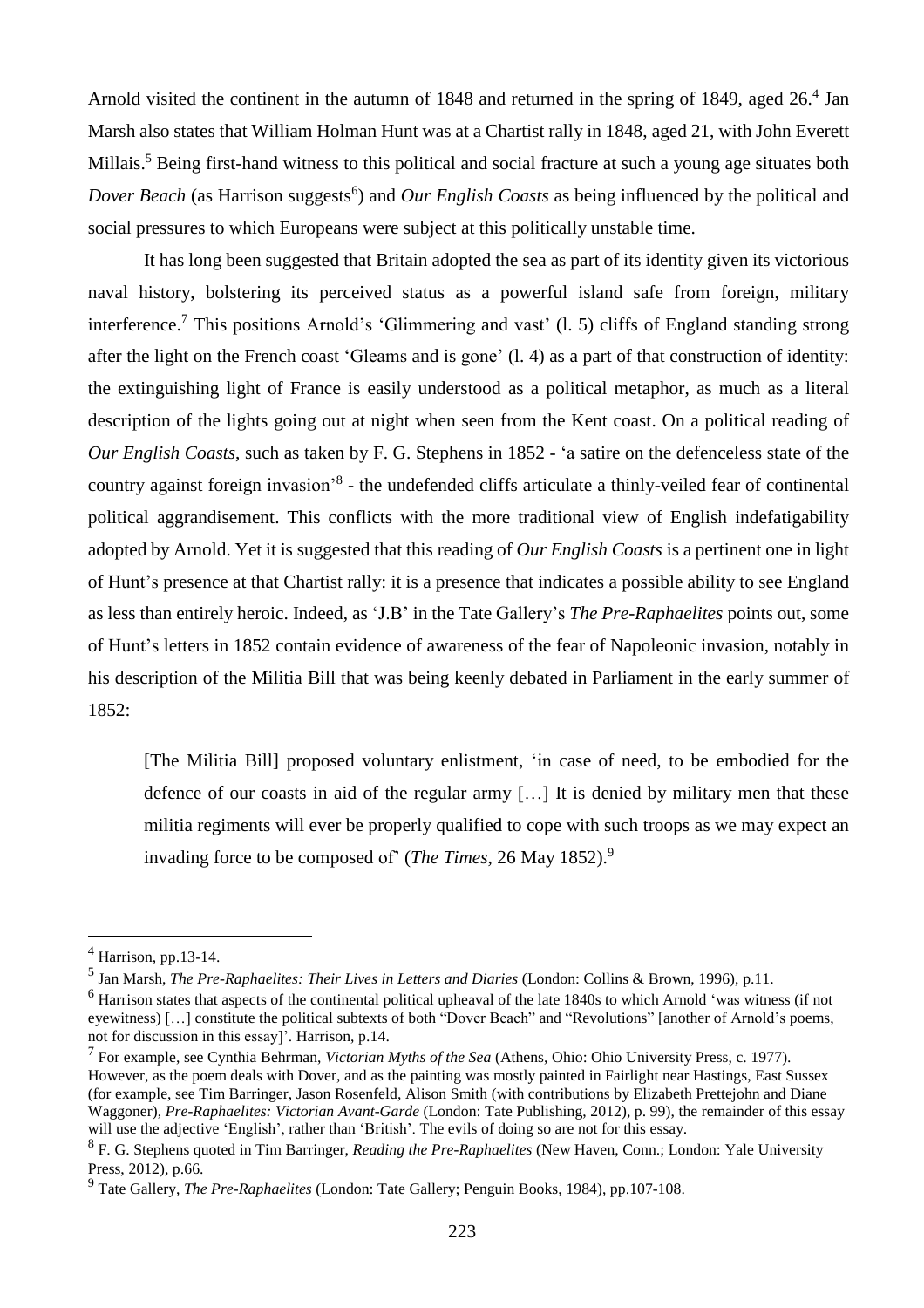The conclusion the Tate Gallery offers to this is that the sheep in *Our English Coasts* represent the volunteers.<sup>10</sup> Certainly, a political reading of sheep on cliffs in painting as a demonstration of England's defensive weakness is upheld in Edwin Landseer's *Peace* (painted 1845) (Figure 2<sup>11</sup>). Allen Staley states 'Hunt cited *Peace* as a work "of real point and poetry"<sup>2</sup>.<sup>12</sup> The defences of Landseer's Dover coast (acknowledging the pertinence of the geography in light of the subject matter of *Dover Beach*) are shown to have fallen into disrepair - one of the lambs investigates the mouth of an upturned



Figure 2 - *Peace,* engraved by J.Cousen & Lumb Stocks after a picture by Sir Edwin Landseer, published in the *The Works of Sir Edwin Landseer RA*, 1878, steel engraved antique print with recent hand colouring, 25.5 x 19 cm, image courtesy of [ancestryimages.com.](http://ancestryimages.com/)

l

As Staley goes on to explain, 'The point of *Peace* was as a pendant to a companion picture of *War* (destroyed: formerly Tate Gallery) […] There are biblical overtones in the imagery: in the figures, who suggest a Holy Family, as well in the sheep, but they enhance the pacific mood of the scene rather than transform it into a vehicle of religious symbolism. We have seen that in 1850 Landseer also exhibited a *Lost Sheep*, appending it to a biblical quotation. However, this picture of a shepherd carrying a sheep had no visual similarity to *Strayed Sheep*, and, as Hunt originally titled his picture, 'Our English Coasts', their later similarity of titles is accidental. Landseer's *Peace* showed the Channel coast near Dover with its defences fallen into disrepair, and *Strayed Sheep* also shows the unguarded Channel coast, whatever else it may mean as well.' Allen Staley, *The Pre-Raphaelite Landscape* (New Haven, Con.; London: Yale University Press, 2001), p.79.

Christies sold a watercolour of this image in 2000. The Lot Essay stated that both the oil original and its companion, *War*, were destroyed in 1928. *War*, it stated, showed the bodies of two cavalry officers and their horses on a ruined farm. The contrast between both was intended to illustrate the dichotomy between the blessings of peace and the horrors of war: <http://www.christies.com/lotfinder/Lot/english-school-after-edwin-landseer-a-time-1939165-details.aspx> [accessed 10 March 2018].

<sup>10</sup> Tate Gallery, p.108.

 $11$  The description of fig. 2 is taken from the source of the image:

<sup>&</sup>lt;http://ancestryimages.com/proddetail.php?prod=f4105> [accessed 10 March 2018]. However, the author of this essay viewed a version of the book referred to in the description that was dated 1879, not 1878. The differences between the description of the book in the image and the book's reference in the bibliography are therefore deliberate.

<sup>12</sup> William Holman Hunt, *Pre-Raphaelitism and the Pre-Raphaelite Brotherhood*, vol. I, pp.48-9, quoted in Allen Staley, *The Pre-Raphaelite Landscape* (New Haven, Con.; London: Yale University Press, 2001), p.79.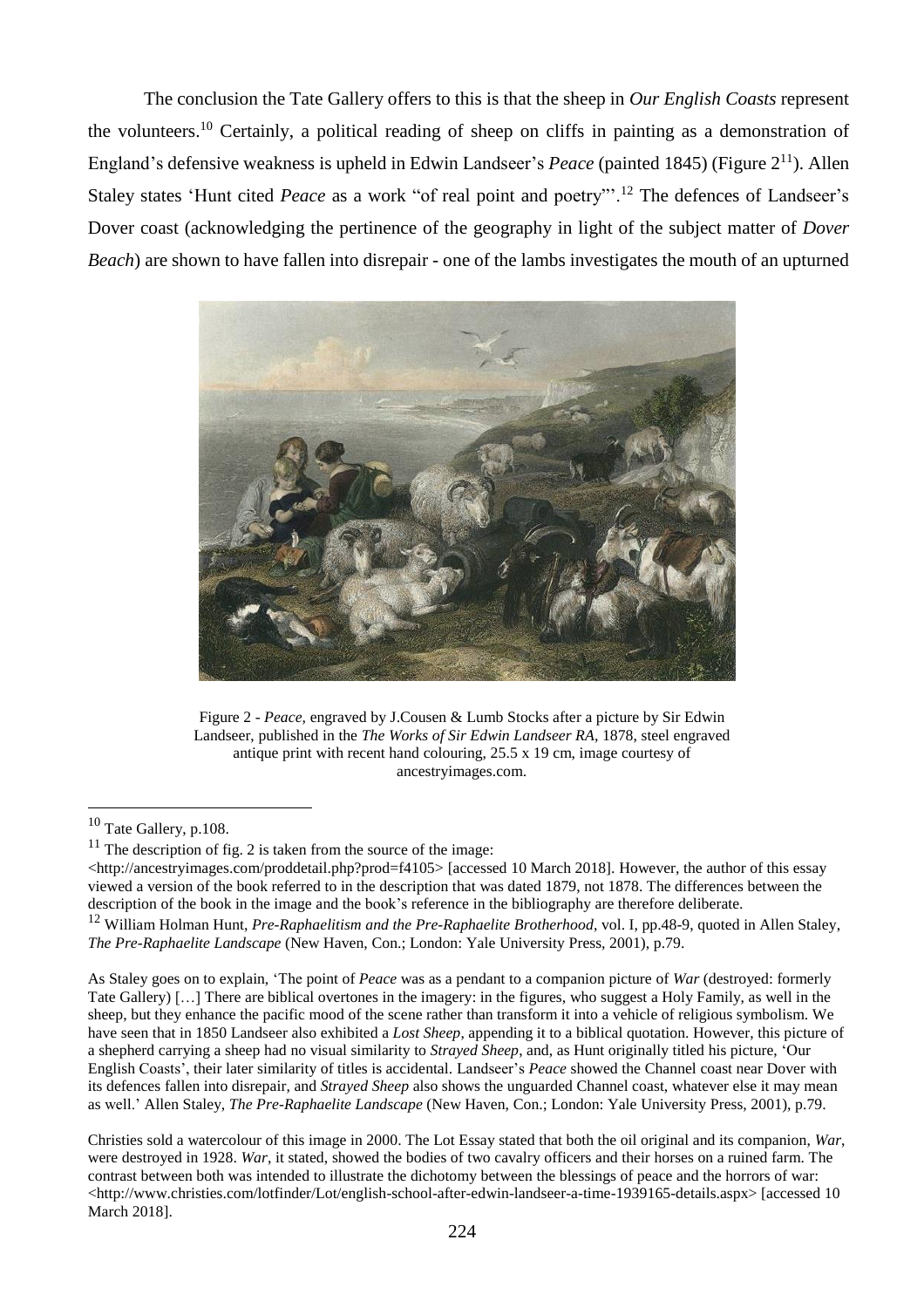cannon, which cannon is almost obscured by the composition of other peaceful sheep, a sleeping dog and a young family apparently oblivious of their proximity to the cliff's edge. The blitheness of Landseer's family grouping when considered against the sheep on the cliff's edge in the Hunt reinforces a political reading of *Our English Coasts.* Whilst the imagery in the Hunt is ostensibly idyllic, just as in the Landseer, Hunt's painting is in fact a subtle representation of the very real political dangers perceived to lie across the sea, dangers which the stoic cliffs of England are suggested as being less capable of repelling than Arnold would wish them to be.

More than merely open to political readings, however, humanity's proximity to the religious precipice, where falling over the edge equates to an absence of faith and/or morality, is a common thread in both Arnold's poem and Hunt's painting. Arnold directly bemoans the contemporary loss of faith:

The Sea of Faith Was once, too, at the full, and round earth's shore Lay like the folds of a bright girdle furled. But now I only hear Its melancholy, long, withdrawing roar, Retreating [...] (ll. 21-26)

The imagery is of an audible, aggressive retreat, actively abandoning the human listener. In Hunt, the vehicle for invoking spiritual instability is his sheep. In Christianity, 'He shall feed his flock like a shepherd' (Isaiah 40. 11), 'All we like sheep have gone astray' (Isaiah 53. 6) and 'We have erred, and strayed from thy ways like lost sheep' (Morning Service: Book of Common Prayer), to give only three examples, invoke the solidity of the ancient, pastoral profession of shepherd with the image of a defenceless group needing care and guidance. Hunt's own awareness of ovine religious allegory in *Our English Coasts* can moreover reasonably be assumed given his previous piece, *The Hireling Shepherd* (Figure 3), to which *Our English Coasts* is considered a sequel by 'JR' in *Pre-Raphaelites: Victorian Avant-Garde* through 'its imaging of wayward, unmarked sheep'.<sup>13</sup> In *The Hireling Shepherd*, an allegory of a perceived abandonment by Anglican priests of their congregations, the sheep are scattered - in the cornfield, in the brook, presented at many angles to the viewer and all around the field in the background - whilst the shepherd pursues the disinterested girl.<sup>14</sup> The lamb eating unripe apples on her

<sup>13</sup> Tim Barringer, Jason Rosenfeld, Alison Smith (with contributions by Elizabeth Prettejohn and Diane Waggoner), *Pre-Raphaelites: Victorian Avant-Garde* (London: Tate Publishing, 2012), p.99.

<sup>14</sup> 'When [Hunt][…] exhibited the painting at the Royal Academy, he included these lines from *King Lear* as an epigraph:

Sleepeth or waketh thou, jolly shepherd?

Thy sheep be in the corn;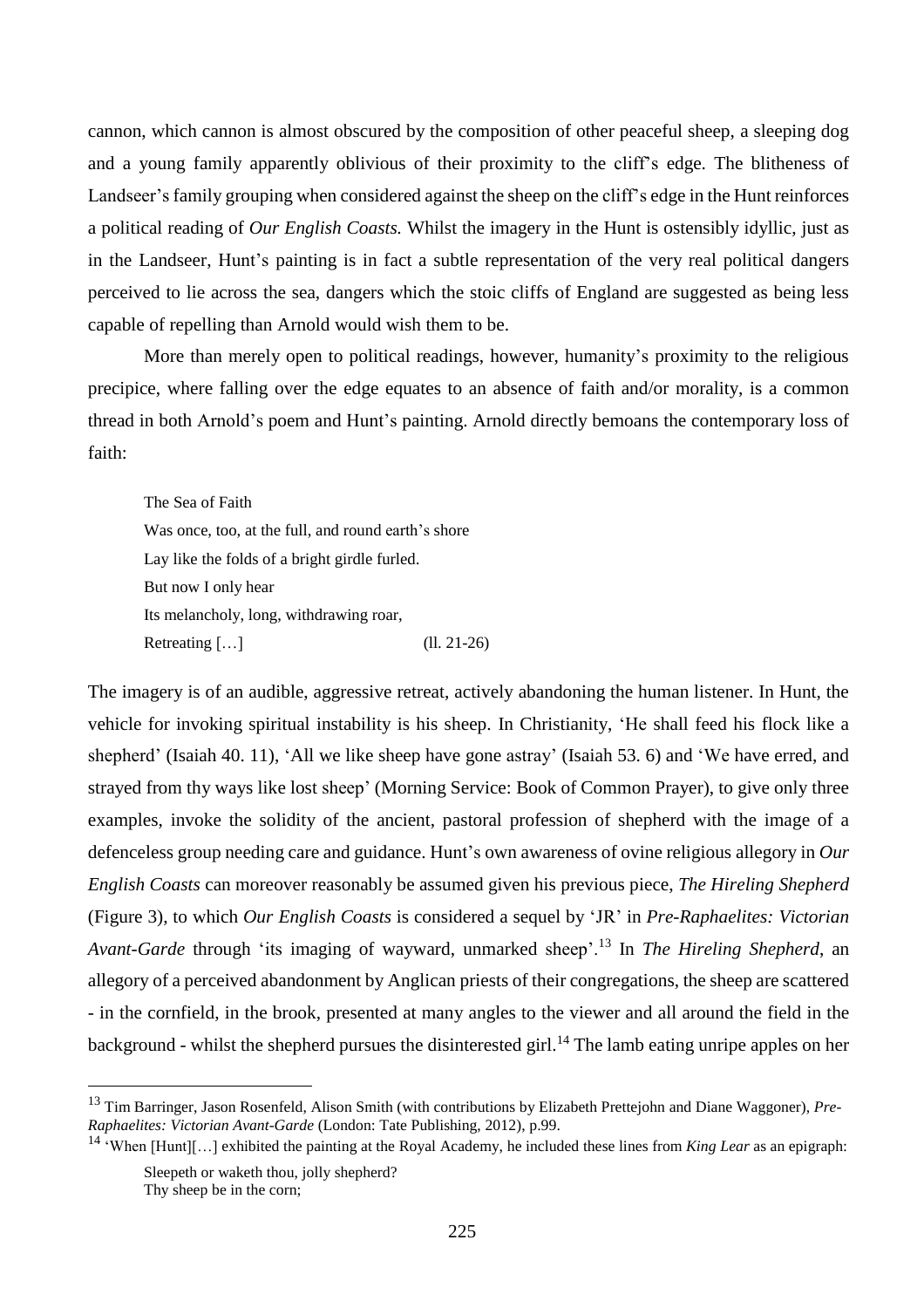

Figure 3 - William Holman Hunt, *The Hireling Shepherd,* 1851, oil on canvas, 76.4 x 109.5 cm, image courtesy of Manchester Art Gallery.

lap and the death's head moth trapped in the shepherd's left hand (see footnote 14) further indicate that the scene is not harmonious. In *Our English Coasts*, however, the danger is of a slightly different sort: there is no shepherd at all for the sheep on the cliff's precipice. As the Tate Gallery observes, Ruskin responds to the concurrent protestant division over doctrine in *Notes on the Construction of Sheepfolds* (1851) by 'employing the metaphor of Christians as strayed sheep and lamenting the fact that "Christ's truth" was restrained "to the white cliffs of England and white crests of the Alps"'.<sup>15</sup> Whilst for Arnold the cliff image is that of Ruskin's sheer, chalk face, the cliffs for Hunt contain the added danger of brambles. Significantly, the two sheep closest to the viewer are struggling in the brambles already and the one in the bottom right appears to be being pushed there by the malign presence of the black sheep

And for one blast of thy minikin mouth,

Thy sheep shall take no harm. [Act III, scene 6]

<sup>[</sup>In a …] letter to [J. E.] Pythian [Hunt] explains that "Shakespeare's song represents a Shepherd who is neglecting his real duty of guarding the sheep: instead of using his voice in truthfully performing his duty, he is using his "minikin mouth" in some idle way. He was a type thus of other muddle headed pastors who instead of performing their services to their flock — which is in constant peril — discuss vain questions of no value to any human soul. My fool has found a death's head moth, and this fills his little mind with forebodings of evil and he takes it to an equally sage counsellor for her opinion. She scorns his anxiety from ignorance rather than profundity, but only the more distracts his faithfulness: while she feeds her lamb with sour apples his sheep have burst bounds and got into the corn. It is not merely that the wheat will be spoilt, but in eating it the sheep are doomed to destruction from becoming what farmers call "blown."[21 January 1897; London (Manchester City Art Gallery MS.)]".' George P. Landow, 'The Hireling Shepherd' in *William Holman Hunt and typological symbolism* (New Haven : Published for the Paul Mellon Centre for Studies in British Art by Yale University Press, 1979), <http://www.victorianweb.org/painting/whh/replete/hireling.html> [accessed 10 March 2018].

<sup>15</sup> E.T. Cook and A. D. O. Wedderburn (eds.), *The Works of John Ruskin: Library Edition*, 39 vols., 1902-1912, vol. XII, p.557, quoted in Tate Gallery, p.108.

The Tate Gallery goes on to suggest that 'together with Landseer's 'Peace' […] Ruskin's pamphlet may have encouraged Hunt to visualise his sheep [in *Our English Coasts*] straying over the cliff.' Tate Gallery, p.108.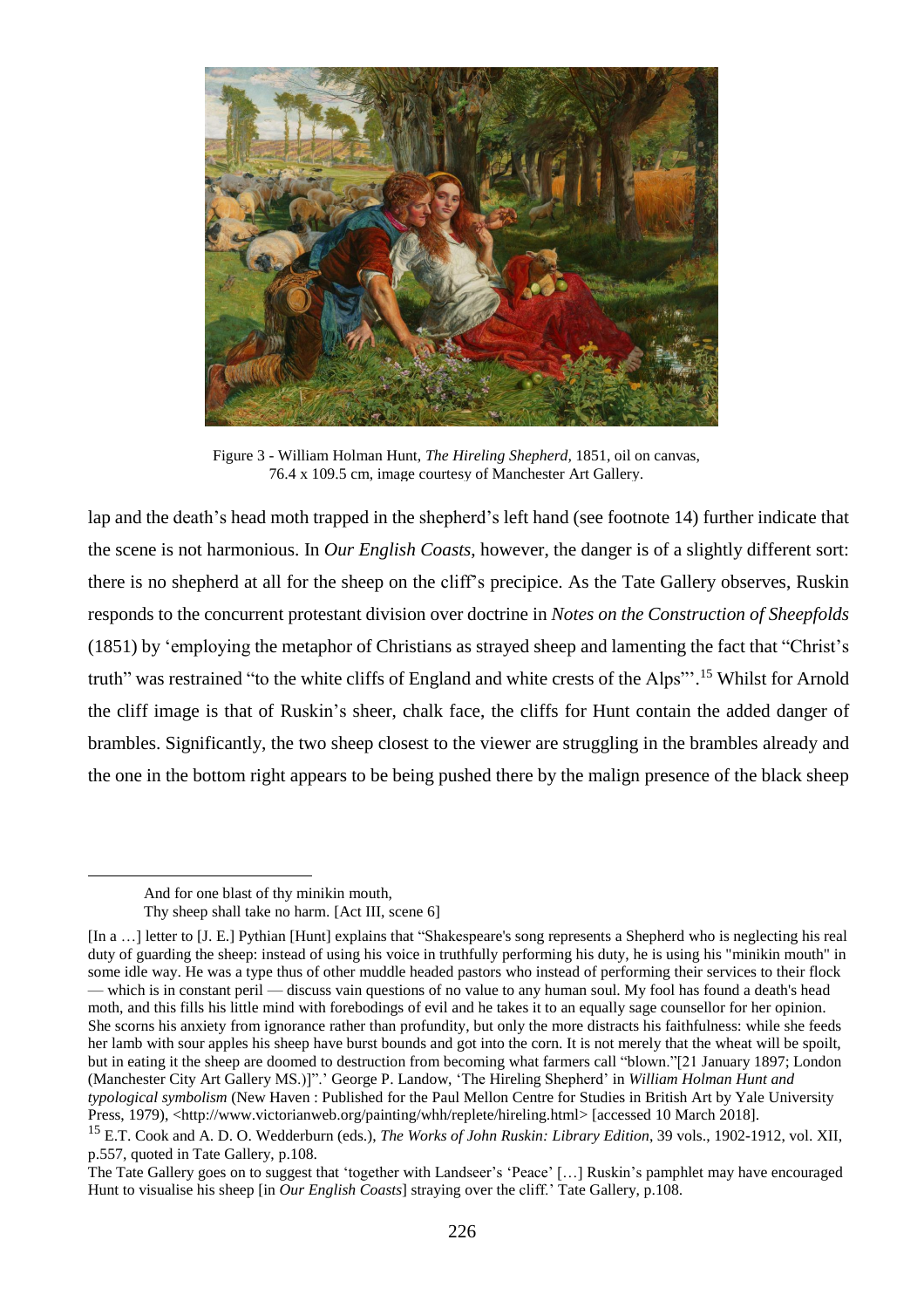

Figure 4 - detail from William Holman Hunt, *Our English Coasts, 1852 (Strayed Sheep)* (see fig. 1) © Tate, London 2018.

who stares aggressively at the viewer with her orange eyes (Figure 4). With the likelihood of the biblical source of 'black sheep' being a known metaphor to Hunt,<sup>16</sup> the placement of the black sheep in that position seems deliberate. On this religious reading, the sheep are under pressure from disreputable members of the flock in addition to falling over the cliff into the infernal chaos and isolation of the brambles without the guidance of a shepherd to stop them and/or haul them back and with little chance of release. The same perpetual uncertainty, lack of direction and tangible danger, particularly when considered in light of the poem's earlier direct statement of decreasing faith, are reflected in the final lines of *Dover Beach*:

And we are here as on a darkling plain Swept with confused alarms of struggle and flight, Where ignorant armies clash by night. $17$  (ll. 35-37)

 $\overline{a}$ 

Harrison suggests that Arnold was concerned primarily with middle-class men like himself than with the condition of the working classes.<sup>18</sup> It is possible, then, to view loss of faith in *Dover Beach* as a lament on predominantly middle-class faithlessness. By contrast, in *Our English Coasts*, the possibilities of loss of moral and religious guidance are the problem and, through the connotations of the imagery of the painting, this would appear to be unconfined to just one class of person. Yet, on

<http://www.oed.com/view/Entry/288486?redirectedFrom=black+sheep#eid> [accessed 10 March 2018].

 $17$  These final lines also recall Thucydides' account of the Peloponnesian War: 'In a night battle— and this was the only one fought between large armies in the whole of the war— how could anyone be certain of anything? There was a bright moon, and as happens in moonlight they could see each other as human shapes from some distance, but without any confident recognition of friend or foe. Large numbers of hoplites from both sides were milling about in a confined space.' Thucydides, and P. J. Rhodes, *The Peloponnesian War* (Oxford: Oxford University Press, 2009), p.41. <http://ebookcentral.proquest.com/lib/oxford/detail.action?docID=472103> [accessed 10 March 2018]. With thanks to Dr Dewey Hall for his guidance on this point of reference.

<sup>&</sup>lt;sup>16</sup> The use of 'black sheep' to infer a disreputable or unsatisfactory person is recorded as in use by the Oxford English Dictionary as early as 1640, the source of which being the bible: '1640 T. Shepard *Sincere Convert* v. 127 Cast out all the Prophane people among us, as drunkards, swearers, whores, lyers, which the Scripture brands for blacke sheepe, and condemnes them in a 100. places.' See definition of 'black sheep' in OED online:

<sup>&</sup>lt;sup>18</sup> Harrison states that Arnold's 'goal is to inspire the middle classes to pursue the highest cultural ideals they are capable of embracing, to be models for the lower classes in the same fashion that, traditionally, the "culture and dignity" of the aristocracy has served as a model for them.' Harrison, p.22.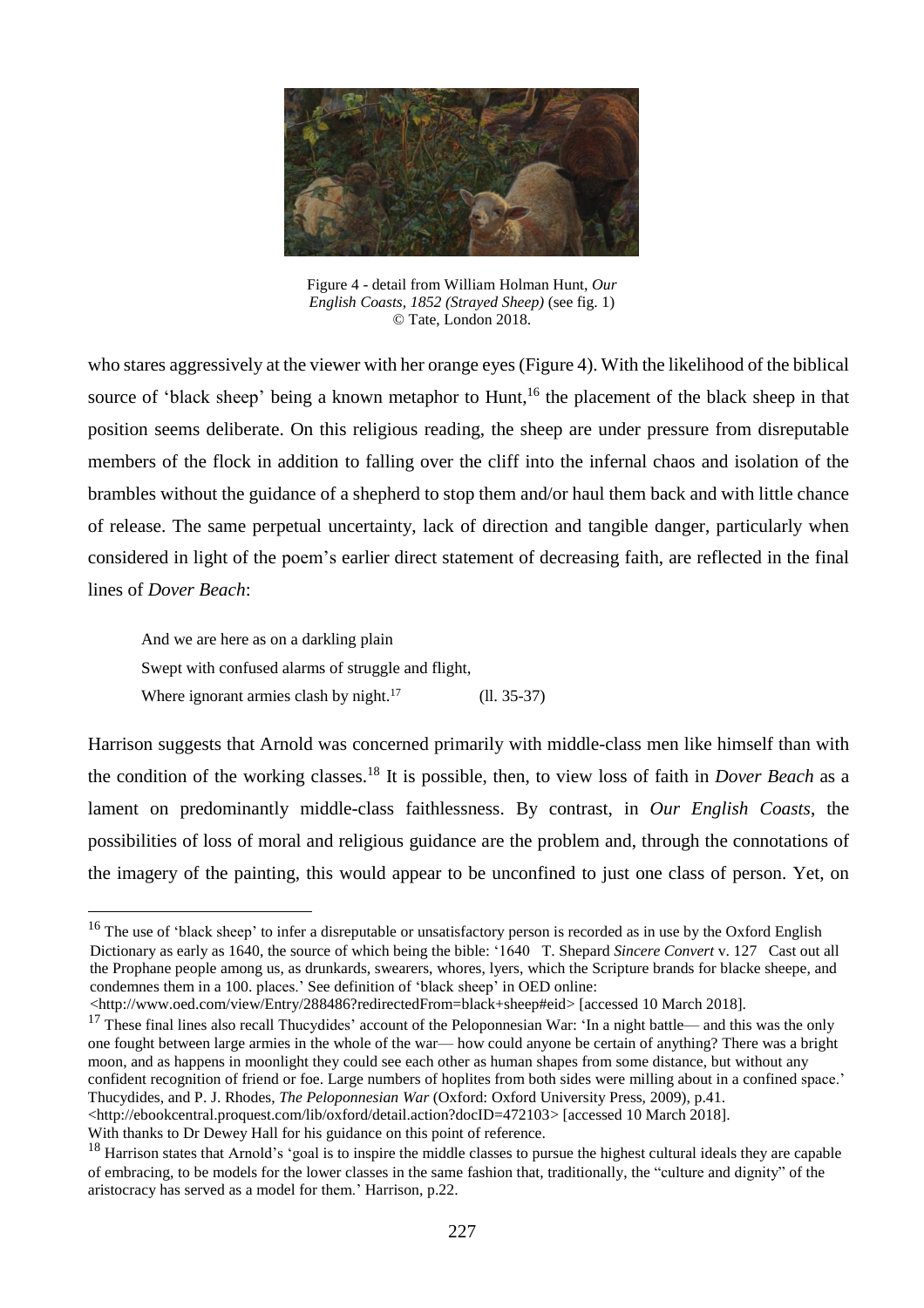either basis, the human condition is the axiomatic principle of each. Staley states 'F. G. Stephens wrote in 1860 that […][*Our English Coasts*] was "of men, not of sheep"'. <sup>19</sup> Here, then, the political and religious readings of each of *Our English Coasts* and *Dover Beach* cannot be divided. Humanity is under seige from political and moral instability and, as Angus Hawkins argues in *Victorian Political Culture*, man's engagement with religion and politics was difficult to separate in Victorian culture.<sup>20</sup> Ignoring one reading is to thus omit a vital part of understanding the human condition in 1850s. Furthermore, *Our English Coasts* was given the alternative title of *Strayed Sheep* when it was displayed in Paris at the Exposition Universelle in 1855. Although the Tate Gallery suggests Hunt's title change was 'to stress the religious symbolism of […][*Our English Coasts*], suggesting its relationship to 'The Light of the World'[...], his major contribution to the show,<sup>21</sup> the fact of the change is arguable proof that both readings are inseparable on the basis that the religious reading was felt necessary to be drawn out over the political one for the Exposition. It is submitted that the same is also true of the poem on the basis that ignoring one reading is to prefer the other without consideration of the entire poem and, therefore, of another manifest component of the mid-nineteenth century human condition.

What further situates the poem and the painting in the mid-nineteenth century is the use of the 'past' - the invocation of the Victorian reliance on the construction of a mythical past where religious and political certainty assuages contemporary uncertainty. In *Our English Coasts*, there is the ostensibly timeless, ovine, pastoral idyll. In *Dover Beach*, Harrison argues that the metaphor of 'The Sea of Faith' invokes a medieval past through the image of the girdle.<sup>22</sup> Additionally, as Howard Isham states, Arnold's reference to Sophocles (ll. 15-16) is to the play *Philoctetes*, which Arnold had been recently reading.<sup>23</sup> In *Philoctetes*, the choir sings of Philoctetes' suffering on Lemnos:

Alone on this inhospitable shore, Where waves forever beat and tempests roar, How could he hope or comfort know, Or painful life support beneath such weight of woe?<sup>24</sup>

This repetitive desolation of island life is recalled in *Dover Beach* where the same relentless waves and constant noise yield nothing but woe or sadness:

 $20$  'Politics and religion were intimately intertwined, rather than separate spheres of thought and sentiment.' Angus Hawkins, *Victorian Political Culture: Habits of Heart and Mind* (Oxford: Oxford University Press, 2015), p.8.

<sup>19</sup> Allen Staley, *The Pre-Raphaelite Landscape* (New Haven, Con.; London: Yale University Press, 2001), p.79.

 $^{21}$  Tate Gallery, p.108.

 $22$  Harrison, p.27.

<sup>23</sup> Howard Isham, *Image of the Sea: Oceanic Consciousness in the Romantic Century* (New York: Oxford: Peter Lang, 2004), p.268.

<sup>&</sup>lt;sup>24</sup> Quoted in Isham, p. 268. As described by Isham, Philoctetes had inherited Heracles' weapons but was isolated on the island of Lemnos by Agamemnon on his way to Troy, before it became clear that Greek victory at Troy was impossible until the weapons of Heracles could be brought to Achilles' son, Neoptolemus.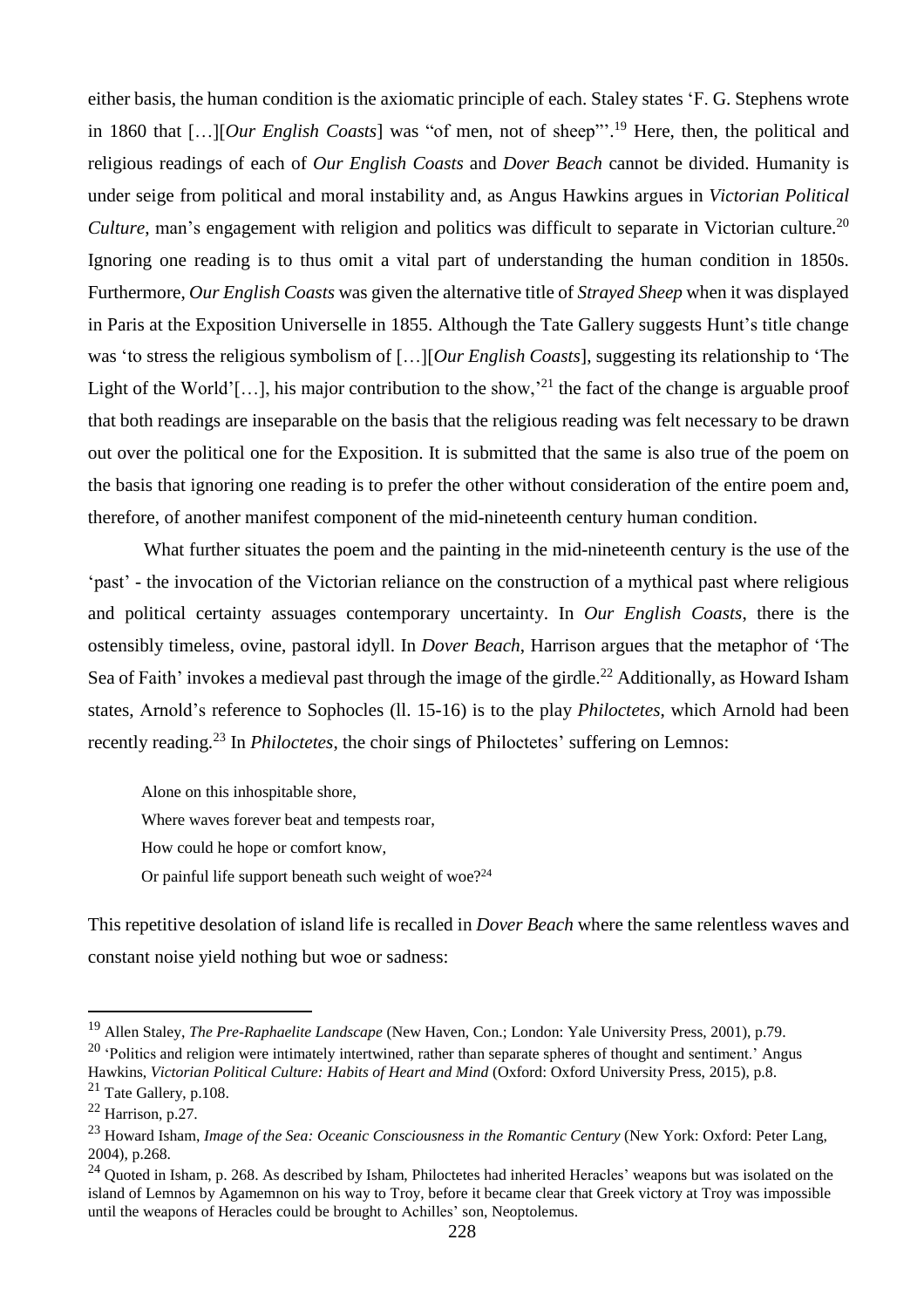[...] the grating roar Of pebbles which the waves draw back, and fling, […] Begin, and cease, and then again begin, With tremulous cadence slow, and bring The eternal note of sadness in. (ll. 9-10, 12-14)

The reliance on Sophocles (and Thucydides in the final lines) and the medieval girdle image supports Kate Campbell's assertion that *Dover Beach* (amongst others of Arnold's poetic corpus from this period) is about contemporary disconnection: 'these poems delineate feelings of disunity' and 'centre on self-consciousness and separation from the world, under the weight of the representations that overlay it'.<sup>25</sup> This 'self-consciousness and separation' conveyed through reliance on imagery and language from ancient texts correctly confirms the commitment of the poem to the depiction of the human condition in the 1850s: the 'weight of the representations' infer the layers assumed by the contemporary individual as much as they are created by the poem's imagery and allegory. Indeed, as Campbell states, Arnold produces 'enduring pictures of modernity and selfhood'. <sup>26</sup> Harrison opines that it is 'typical of Arnold throughout his poetic corpus […][that] the text self-consciously elides and therefore mystifies all details that might situate it within any particular historical moment'. <sup>27</sup> Yet, arguably, the presence of what Harrison admits is a displacement of anxieties over present political threats 'by refocusing on the reassuring stability of the classical authors' situates *Dover Beach* squarely in the Victorian period with its construction of historical political and religious stability. <sup>28</sup> As Hunt's subtle use of imagery in *The Hireling Shepherd*, by his own admission, demonstrates his ability to create a painting with many deeper meanings than its outward beauty would suggest, *Our English Coasts* has to be seen in the same vein. Thus it is clear that both the poem and the painting are directing the reader/viewer to look at more than just the surface imagery and into the, occasionally allegorical, meanings of those images. In doing so, the human condition is given an aspect that suggests there are layers to be found beneath the surface if one would take time to look beyond initial, aesthetic impressions.

This subtlety of presentation arguably compounds the demonstrable misery to which both the poem and the painting declare man to be subject. The sea is the primary allegorical vehicle for this. Sophocles heard the same 'turbid ebb and flow | Of human misery' (ll. 17-18) in the Ægean, which we now find in the Northern Sea and which is felt down to 'the vast edges drear | And naked shingles of the world' (ll. 27-28). Coupled with the use of the sea to describe the contemporary loss of faith (l. 21),

<sup>25</sup> Kate Campbell, *Matthew Arnold* (Tavistock: Northcote, 2008), p.18.

 $26$  Campbell, p.18.

<sup>27</sup> Harrison, pp.12-13.

 $28$  Harrison, p.17.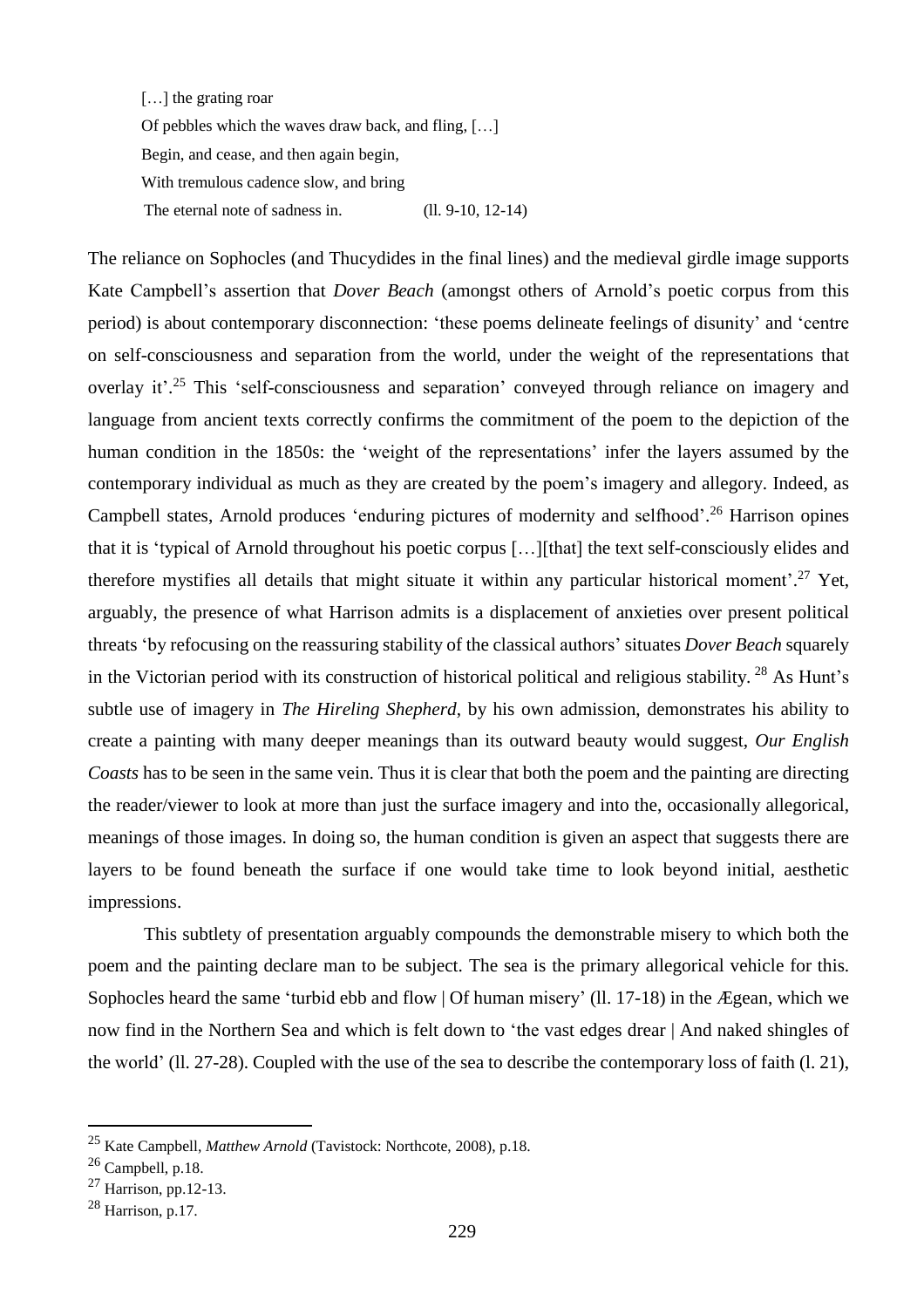

Figure 5 - detail from William Holman Hunt, *Our English Coasts, 1852 (Strayed Sheep)* (see fig. 1) © Tate, London 2018

this sense of repetitive human misery in *Dover Beach* is given double impact, as the infinity of the sea connects both misery and loss of faith in perpetual anguish. Even the opening line - 'The sea is calm tonight' - implies the tempestuous potential of the limitless sea and therefore of inevitable storms of woe. In *Our English Coasts*, the sea is beautifully bright and clear, ostensibly containing none of Arnold's impending doom. Elizabeth Prettejohn points out how sharply in focus the whole painting is, and therefore how it does not 'ease its way into the depth' <sup>29</sup> But crucially the sea is the only place where the image disappears into a hazy distance. In this respect, the sea is depicted as being incapable of being given such attention to detail because of its size as much as because of its placement on the horizon. It therefore arguably supports Arnold's notion of a limitless ocean. More than that, though, Prettejohn points out how unsettling the composition of the painting is: 'Each time there is an abrupt shift from the sharply delineated edge of the nearer landscape element to a scene much farther off but no less vivid'.<sup>30</sup> She correctly states that 'the spatial shifts and the overall asymmetry of the composition are disquieting, in keeping with the subject matter, even though the landscape is one of overwhelming plenitude and sun-drenched colour'.<sup>31</sup> In 1883, Ruskin claimed that the painting '[...] showed to us, for the first time in the history of art, the absolutely faithful balances of colour and shade by which actual sunshine might be transposed into a key in which the harmonies possible with material pigments should yet produce the same impressions upon the mind which were caused by the light itself<sup>32</sup>. The consequences of so faithfully reproducing the visual effect of sunlight are inter alia, as Christopher

<sup>29</sup> Elizabeth Prettejohn, *The Art of the Pre-Raphaelites* (London: Tate Publishing, 2000), p.178.

<sup>30</sup> Prettejohn, p.178.

<sup>31</sup> Prettejohn, p.178*.*

<sup>32</sup> E.T. Cook and A. D. O. Wedderburn (eds.), *The Works of John Ruskin: Library Edition*, 39 vols., 1902-1912, vol. 33, pp.272-3, quoted in Tate Gallery, p.108.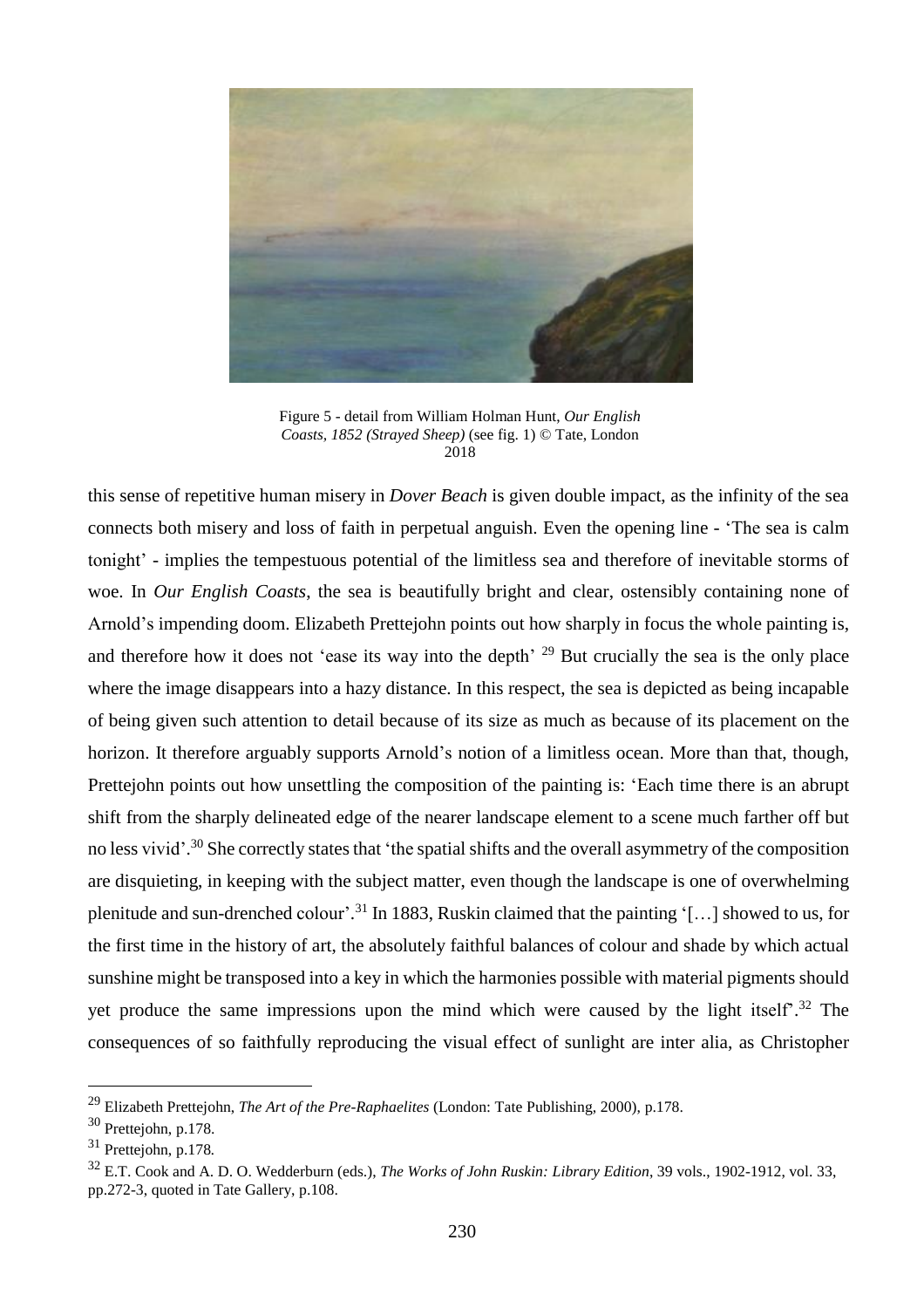Wood points out, the way the light shows through the sheeps' ears, lighting even their veins, and the use of so much blue and violet on the fleeces in shadow.<sup>33</sup> Thus Hunt's use of colour and space is imperative to a more complete understanding of the subtle allusions to contemporary life. Strong pigments were used unapologetically, and the detail and compositional dissymmetry were revolutionary. When combined in a painting of such ostensible pastoral simplicity, this ultimately serves to convey the presence of manifold tensions that lie beneath the idyllic, physical surface tensions begun in the choice of imagery and continued into the (technicalities of) composition. Moreover, there is a steamer in the top left-hand corner, its dark smoke trail only just visible (Figure 5).<sup>34</sup> As Prettejohn states, this steamer undermines the pastoral idyll: the painting is definitively situated in the mid-nineteenth century and is not the timeless image of sheep in nature that one might assume at first glance.<sup>35</sup> It is thus characteristic of *Our English Coasts* (as further supported by *The Hireling Shepherd*) and *Dover Beach* (particularly on Harrison's reading) that they subtlely and elliptically allude to the troubles of the present. In so doing they suggest that at least some of these troubles are hidden beneath outward form. It is a reasonable extension to then see the human condition being represented as a tense mixture of fear of political and social unrest together with concern at loss of faith and of a moral compass, which tensions are, in part, outwardly invisible yet tangibly present. The reader/viewer is asked to look deeper and understand both the poem and the painting in their contemporary cultural, religious and political contexts. Comparing the way both do this ultimately illumines not only both artefacts, but also the complex, contemporary human condition in the 1850s.

Without the other as a comparison, extracting meaning from *Dover Beach* and *Our English Coasts* is a fairly basic task. However, comparing both reveals a concern for the spiritual and social welfare of man as reflected in contemporary politics and religion. This in turn reveals something of the zeitgeist of the human condition in the 1850s. Arnold's yearning to remain strong amid chaos and loss of faith is contrasted with Hunt's broader concern with loss of moral guidance. Arnold's Victorian reliance on medieval imagery and Greek tragedy is comparable to Hunt's use of sheep and his revolutionary take on the pastoral idyll through his use of composition and colour. Both poem and painting imply chaos outside the imagery they create and both ultimately demonstrate that the political and religious readings belonging to each artefact are inseparable. In *Dover Beach* and *Our English Coasts*, imagery of the sea, cliffs and sheep reveal the contemporary human condition as a combination of fearful engagement with politics and religion, whose tensions are often barely concealed under the beautiful front outwardly presented.

<sup>33</sup> Christopher Wood, *The Pre-Raphaelites* (London: Phoenix Illustrated, 1997), p.82.

<sup>&</sup>lt;sup>34</sup> Prettejohn states that it was William Michael Rossetti's *Spectator* notice that pointed out the presence of this steamer -Prettejohn, p.177.

<sup>35</sup> Prettejohn, p.177.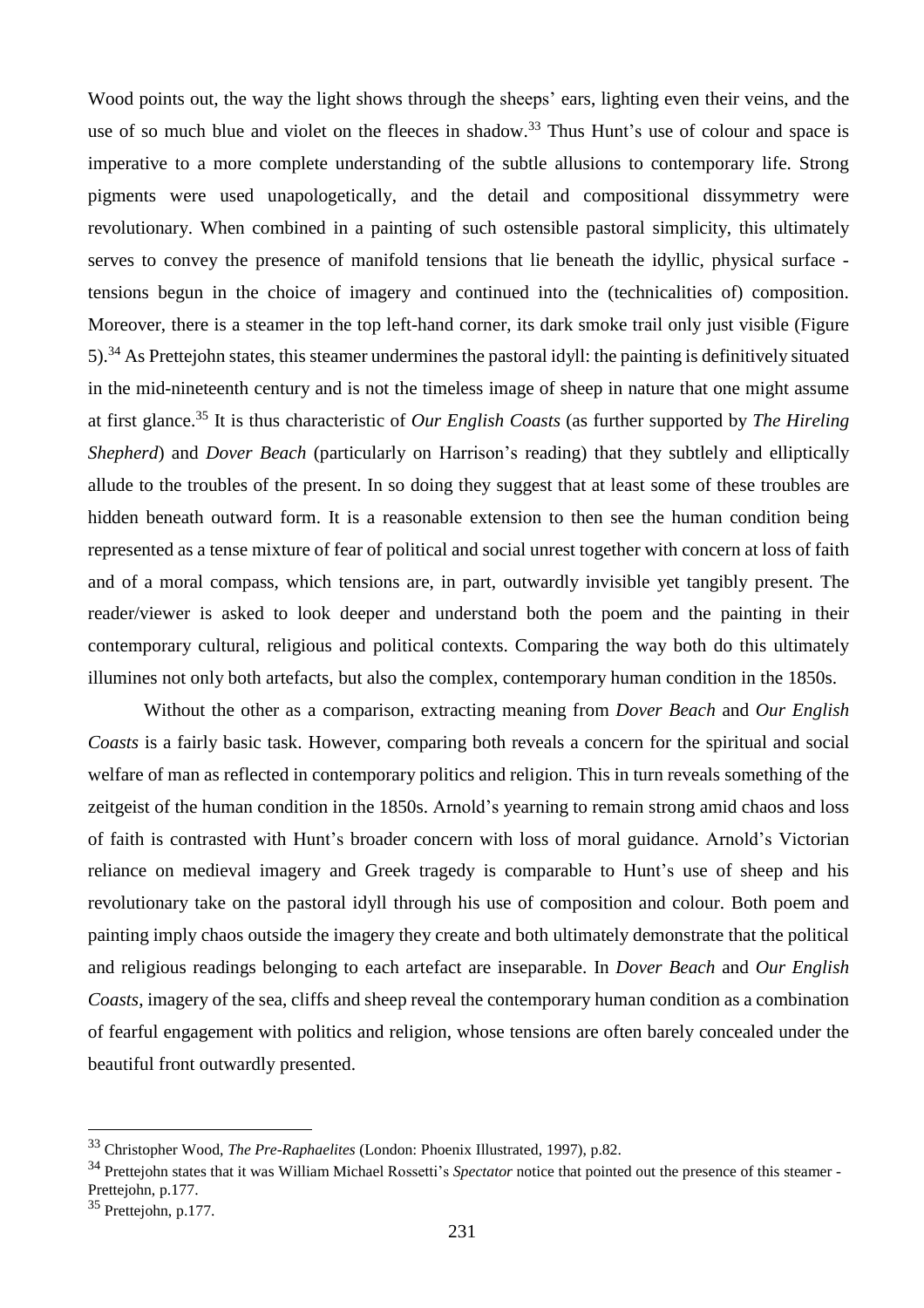### APPENDIX

## **Dover Beach**

Matthew Arnold

The sea is calm tonight. The tide is full, the moon lies fair Upon the straits; on the French coast the light Gleams and is gone; the cliffs of England stand, Glimmering and vast, out in the tranquil bay. 5 Come to the window, sweet is the night-air! Only, from the long line of spray Where the sea meets the moon-blanched land, Listen! you hear the grating roar Of pebbles which the waves draw back, and fling, 10 At their return, up the high strand, Begin, and cease, and then again begin, With tremulous cadence slow, and bring The eternal note of sadness in. Sophocles long ago 15 Heard it on the Ægean, and it brought Into his mind the turbid ebb and flow Of human misery; we Find also in the sound a thought, Hearing it by this distant northern sea. 20 The Sea of Faith Was once, too, at the full, and round earth's shore Lay like the folds of a bright girdle furled. But now I only hear Its melancholy, long, withdrawing roar, 25 Retreating, to the breath Of the night-wind, down the vast edges drear And naked shingles of the world.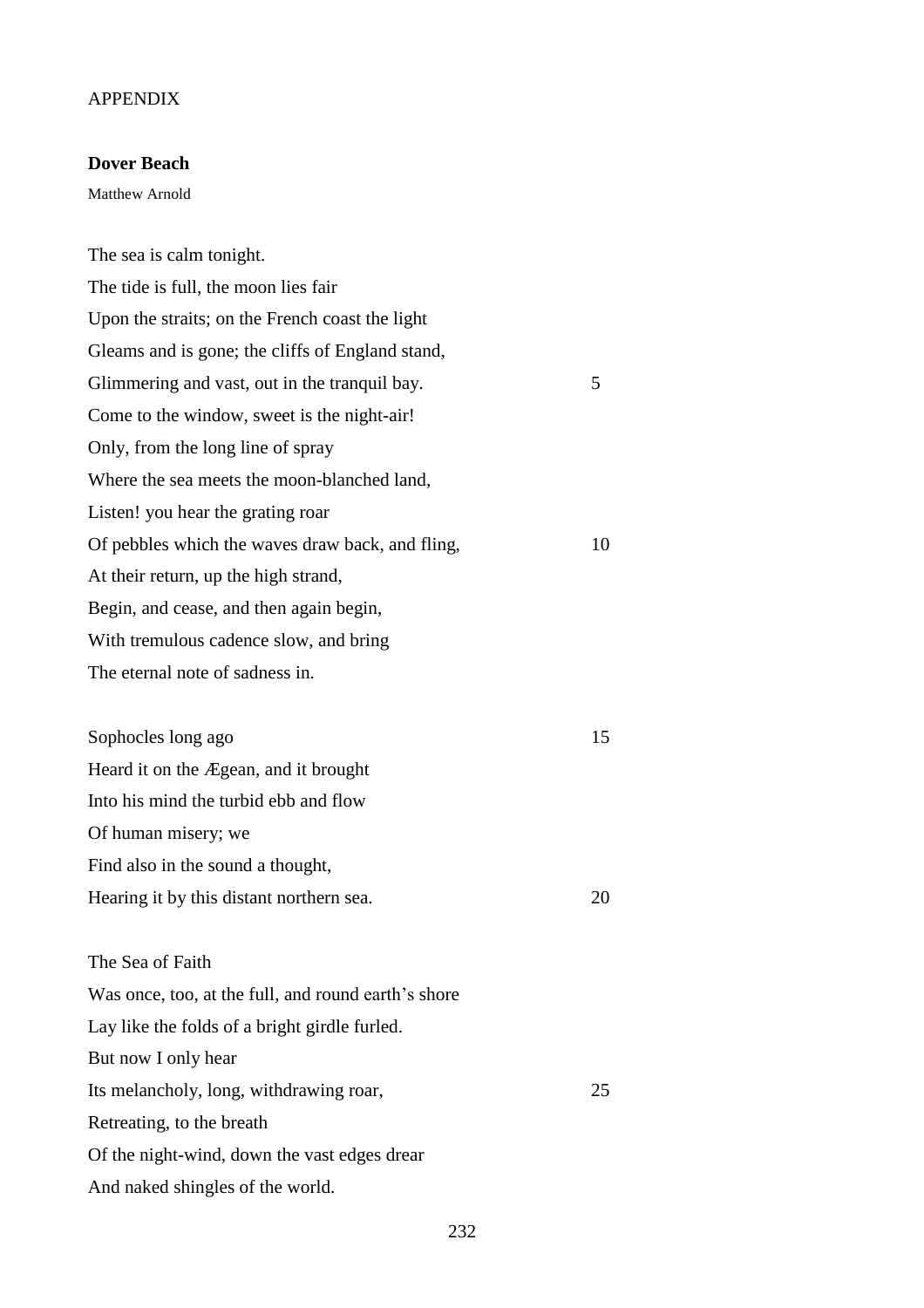| Ah, love, let us be true                           |    |
|----------------------------------------------------|----|
| To one another! for the world, which seems         | 30 |
| To lie before us like a land of dreams,            |    |
| So various, so beautiful, so new,                  |    |
| Hath really neither joy, nor love, nor light,      |    |
| Nor certitude, nor peace, nor help for pain;       |    |
| And we are here as on a darkling plain             | 35 |
| Swept with confused alarms of struggle and flight, |    |
| Where ignorant armies clash by night.              |    |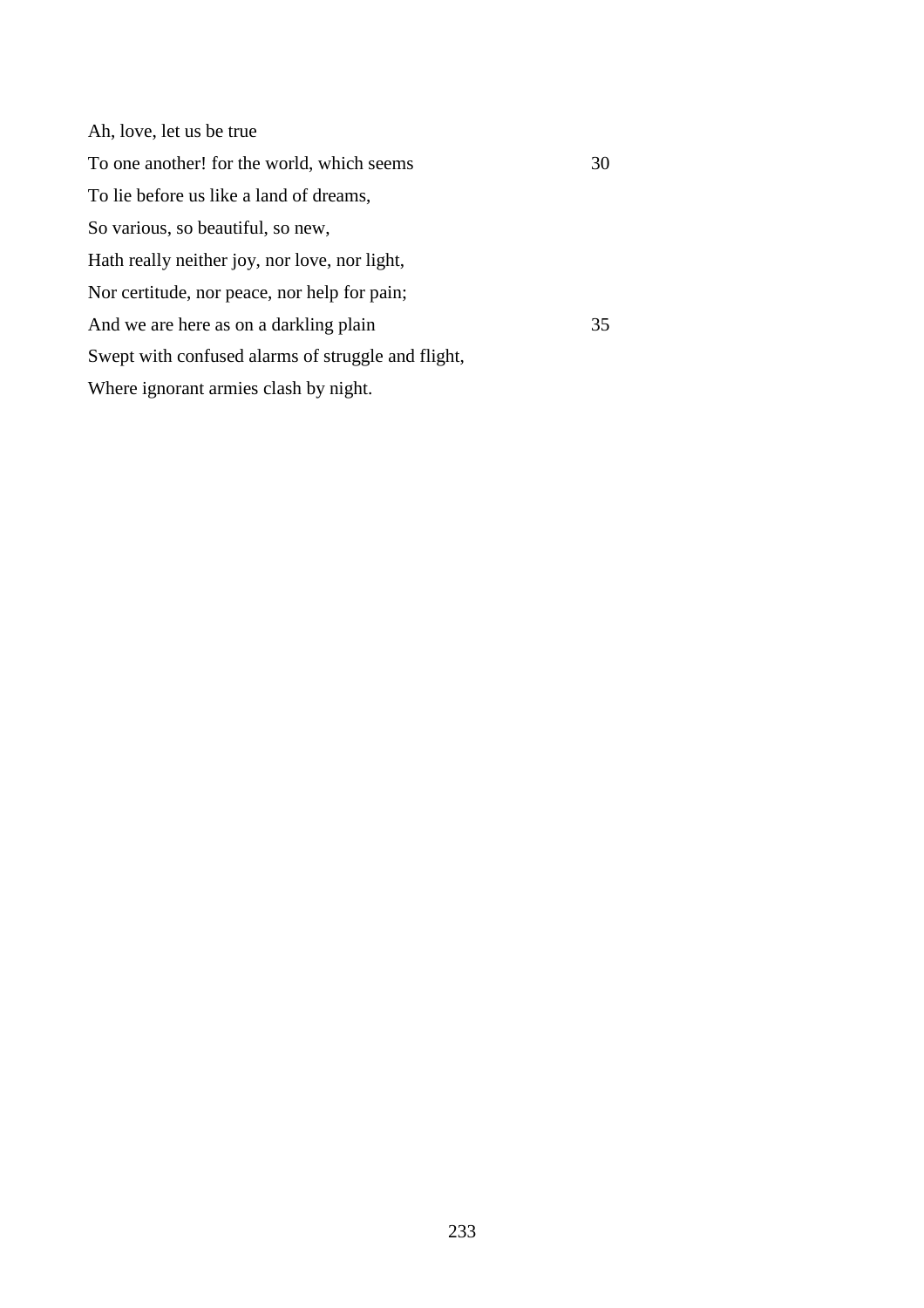# BIBLIOGRAPHY

### PRIMARY SOURCES

Arnold, Matthew, 'Dover Beach' in *The Golden Treasury of the best songs and lyrical poems in the English language, selected and arranged by Francis Turner Palgrave, updated by John Press*, sixth edition (Oxford: Oxford University Press, 1994, reissued 2002).

*The Works of Sir Edwin Landseer, R.A., illustrated by fourty-four steel engravings and about two hundred woodcuts from sketches in the collection of Her Majesty the Queen and other sources with a history of his art-life by W. Cosmo Monkhouse* (London: Virtue and Company Limited, 1879).

### SECONDARY SOURCES

<http://ancestryimages.com/proddetail.php?prod=f4105> [accessed 10 March 2018].

Barringer, Tim, *Reading the Pre-Raphaelites* (New Haven, Conn.; London: Yale University Press, 2012).

Barringer, Tim, Jason Rosenfeld, Alison Smith (with contributions by Elizabeth Prettejohn and Diane Waggoner), *Pre-Raphaelites: Victorian Avant-Garde* (London: Tate Publishing, 2012).

Behrman, Cynthia, *Victorian Myths of the Sea* (Athens, Ohio: Ohio University Press, c. 1977).

Buckley, Jerome, *The Victorian Temper: a study in literary culture* (Cambridge: Cambridge University Press, 1981, c1951).

Campbell, Kate, *Matthew Arnold* (Tavistock: Northcote, 2008).

<http://www.christies.com/lotfinder/Lot/english-school-after-edwin-landseer-a-time-1939165 details.aspx> [accessed 10 March 2018].

Flint, Kate, 'Reading "The Awakening Conscience" rightly' in *Pre-Raphaelites Reviewed* ed. by Marcia Pointon (Manchester: Manchester University Press, 1989), pp. 45-65.

Harrison, Antony, *The Cultural Production of Matthew Arnold* (Athens, Ohio: Ohio University Press, c. 2009).

Hawkins, Angus, *Victorian Political Culture: Habits of Heart and Mind* (Oxford: Oxford University Press, 2015).

Hilton, Timothy, *The Pre-Raphaelites* (London: Thames and Hudson, 1970).

Isham, Howard, *Image of the Sea: Oceanic Consciousness in the Romantic Century* (New York; Oxford: Peter Lang, 2004).

Landow, George P., 'The Hireling Shepherd' in *William Holman Hunt and typological symbolism* (New Haven: Published for the Paul Mellon Centre for Studies in British Art by Yale University Press,